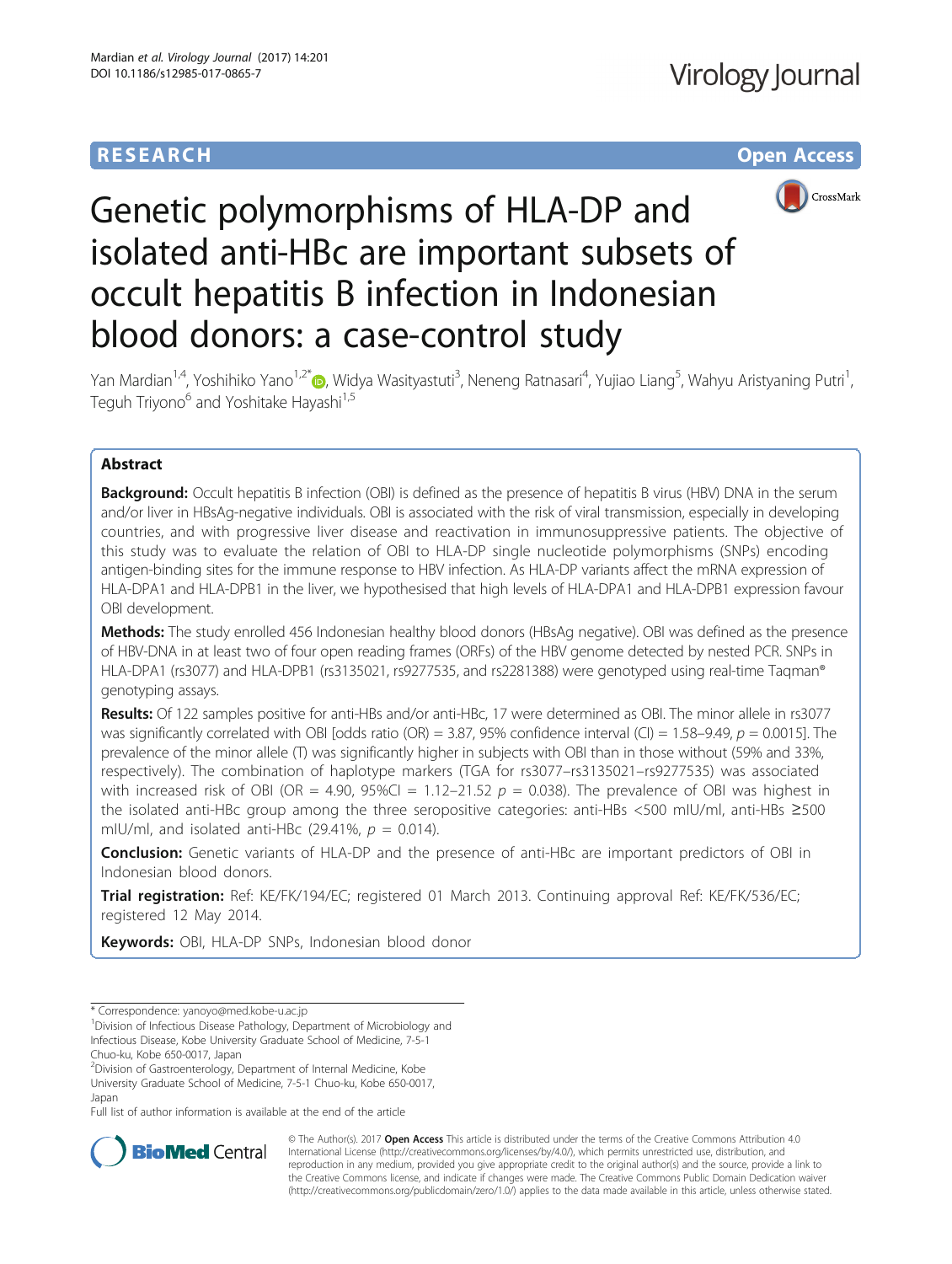# Background

Occult hepatitis B virus (HBV) infection (OBI) is defined as the presence of HBV DNA in the serum and/or liver of HBsAg-negative individuals. Since its discovery in 1963 and its subsequent association with HBV infection, hepatitis B surface antigen (HBsAg) remains the main serological marker in routine laboratory tests for the detection of infection. It greatly reduced HBV transmission due to blood transfusions, as transfusion of HBsAg positive blood is prohibited [[1, 2\]](#page-9-0); however, numerous scientific papers have highlighted the presence of HBV infection in individuals who test negative for HBsAg and have detectable HBV DNA in the liver or blood [\[1](#page-9-0)–[3](#page-9-0)]. The prevalence of OBI, which has been reported worldwide, varies greatly across the globe, with higher rates reported in Asia; however, cases have also been reported in low HBV endemic areas [\[4\]](#page-9-0). Indonesia has the thirdhighest prevalence of HBV infection worldwide, with a moderate-to-high hepatitis B endemicity that affects 242 million people [[5](#page-9-0), [6](#page-9-0)].

Although it has been recognized since the 70s, OBI became a topic of interest in hepatology research in 1999, when a study published in The New England Journal of Medicine identified a large series of HBsAg-negative patients with chronic liver disease (CLD) who were positive for HBV genomes by testing liver biopsy specimens [\[7\]](#page-9-0). That study highlighted the clinical importance of OBI, which can promote or accelerate the progression of hepatitis C virus (HCV)-related chronic hepatitis to cirrhosis. In addition, it provided a new perspective on virological issues by showing that OBI viruses have no genetic mutations capable of preventing viral replication or HBsAg synthesis [\[8](#page-9-0)].

Significant advances in our understanding of the molecular mechanism underlying OBI have been made in the past decade [[4\]](#page-9-0). Sequence variations in HBV genomes, including S gene variants (S-escape mutants), can result in conformational changes of HBsAg that render the protein undetectable by commercially available detection kits [[4, 8](#page-9-0)]. In addition, in a small number of cases, OBI is linked to HBV mutants with defective replication activity or synthesis of S proteins, which cause the lack of detectable HBsAg despite the presence of HBV genomes [\[9](#page-9-0), [10](#page-9-0)]. However, in most cases, OBI genomes are replication-competent viruses with genetic heterogeneity comparable to that of HBV isolates from individuals with "overt" (HBsAg-positive) infection. OBI status is therefore thought to result from a strong suppression of HBV replication and gene expression involving different mechanisms [\[8\]](#page-9-0); however, knowledge of the factors involved in the suppression of viral activity leading to the induction of OBI remains limited. Understanding these factors is important as it may provide new insights into HBV virology and reduce the probability of transmission.

HBV has indirect cytopathic properties, indicating that the host immune response is involved in regulating viral activity, including viral replication and disease progression [\[6](#page-9-0)]. One important finding of genome-wide association studies is that polymorphisms in the Human Leucocyte Antigen (HLA) DPA1/DPB1 genes, which are located on the short arm of chromosome 6, influence HBV infection [\[11](#page-9-0), [12](#page-9-0)]. HLA-DP molecules belonging to HLA class II play an important role in adaptive hostimmune responses, particularly in antigen presentation to CD4+ T helper cells [[13](#page-9-0), [14](#page-9-0)]. A recent study in Indonesia confirmed that HLA-DPA1 and HLA-DPB1 variants are associated with outcomes of HBV infection such as susceptibility, persistent infection, and disease progression [\[6\]](#page-9-0); however, to date, the effect of HLA-DP variants on OBI detection has not been investigated in an Indonesian population. It would be interesting to investigate the possible association of variations in HLA-DP loci with the suppression of HBV replication resulting in OBI, which is immune-mediated. The aim of the present study was to investigate the profiles and genetic influence of HLA-DPA1/DPB1 single nucleotide polymorphisms (SNPs) on the detection of OBI in the Indonesian population. This study focused on one SNP in HLA-DPA1 (rs3077) and three SNPs in HLA-DPB1 (rs3135021, rs9277535, and rs2281388). In addition, this study also investigated the prevalence of OBI and association between HBV antibodies and OBI findings in Indonesian blood donors.

# Methods

# Participants and protocol

The present study recruited Indonesian blood donors from Dr. Sardjito Hospital, Yogyakarta, Indonesia, between April 2013 and November 2014. A total of 456 healthy participants of Javanese ethnicity were enrolled from the blood donation unit. During their first visit, all subjects provided verbal informed consent for the storage of blood samples for further studies. The present study also recruited 121 Japanese subjects from Kobe University Hospital for comparison of the linkage disequilibrium (LD) pattern between the two populations.

All participants had to meet the following inclusion criteria: normal physical examination and tested negative for hepatitis B surface antigen (HBsAg), hepatitis C virus (HCV), and human immunodeficiency virus (HIV). The study protocol conformed to the ethical guidelines of the 1975 Declaration of Helsinki and was approved by the Medical and Health Research Ethics Committee (MHREC) Faculty of Medicine, Gadjah Mada University (Trial registration: Ref: KE/FK/194/EC [01 March 2013] Additional file [1](#page-9-0), Ref: KE/FK/536/EC [12 May 2014]) Additional file [2](#page-9-0). All subjects provided written informed consent before enrolment.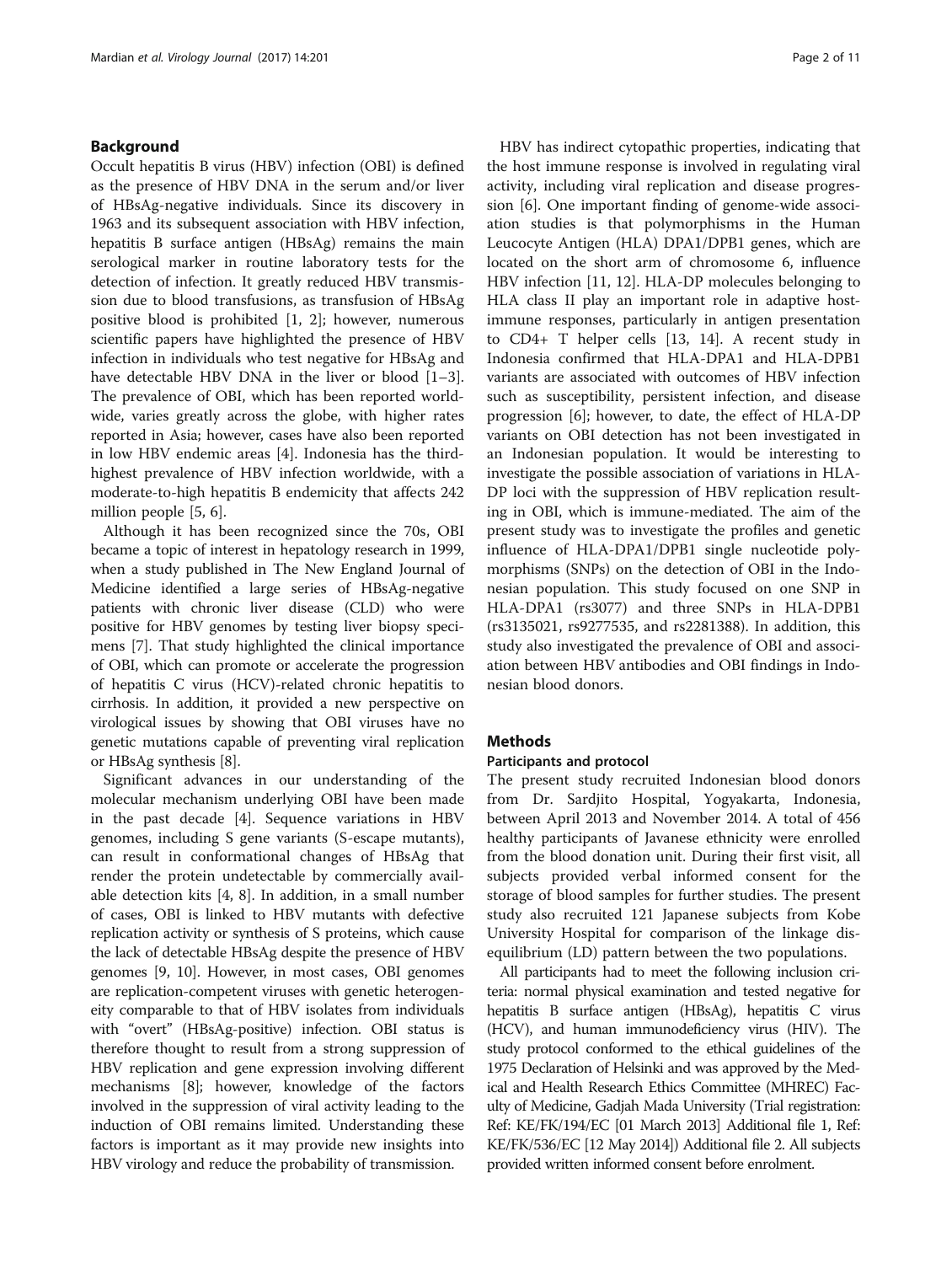# Serological tests

All subjects were screened for HBsAg, anti-HCV antibodies, and anti-HIV antibodies using automated chemiluminescent enzyme immunoassays on an Architect analyzer (Abbott Laboratories, IL, USA). Subjects testing negative were further examined for antibodies to the hepatitis B surface antigen (anti-HBs) and hepatitis B core antibodies (anti-HBc) using chemiluminescence immunoassays (CLIA) (Architect AUSAB, Abbott Japan). Anti-HBs and anti-HBc titers were considered positive at threshold values of  $\geq 10.0$  mIU/ml and  $\geq$ 1.0 s/CO, respectively.

# DNA extraction and SNP genotyping

For HBV DNA extraction and SNP genotype determination, peripheral venous blood was drawn and collected into EDTA blood tubes. HBV DNA and genomic DNA were extracted from 200 μl of serum and buffy coats using the QIAamp DNA Blood Mini Kit; Qiagen, Hilden, Germany), in accordance with the manufacturer's instructions.

Genotyping of each subject for HLA-DPA1 (rs3077) and HLA-DPB1 (rs3135021, rs9277535, and rs2281388) variants was performed using the Allelic Discrimination Assay on a 7500 Real-Time PCR system with TaqMan® Genotyping Master Mix (Applied Biosystems, Foster City, CA, USA). The SNP rs3077 (located in the 3′ untranslated region [UTR] of HLA-DPA1) was selected because it is representative of the DPA1 haplotype block, and rs9277535 (in the 3′ UTR of HLA-DPB1) and rs2281388 (in the downstream region of HLA-DPB1) were selected because they were functionally different SNPs in the DPB1 haplotype block, as determined using Haploview 4.2 software (available at [http://hapmap.nc](http://hapmap.ncbi.nlm.nih.gov/)) [bi.nlm.nih.gov/\)](http://hapmap.ncbi.nlm.nih.gov/)) [[15](#page-9-0)]. rs3135021 (in intron 1 of HLA-DPB1) was also selected because it did not belong to any haplotype block. SNPs were genotyped as previously described with specific primers [\[15](#page-9-0)] and FAM and VIClabelled probes provided by Sigma-Aldrich (Hokkaido, Japan) in compliance with recommended protocol [\[16](#page-9-0)]. All four SNPs were successfully genotyped at rates of >97.5%. Quality control for each assay was performed using samples with known genotypes obtained by direct sequencing.

# HBV amplification and quantification of HBV DNA

HBV DNA was detected using a previously described nested PCR method with primers targeting the S, polymerase (Pol), precore-core, and X regions of the HBV genome, with slight modifications. The primers targeting the four Open Reading Frames (ORFs) were used as previously described [\[17](#page-10-0)]. The conditions for the first and second rounds of PCR were 95 °C for 10 min, followed by 40 cycles of 95 °C for 30 s, 58 °C for 30 s, 72 °C for

1 min, and the final extension at 72 °C for 10 min. Appropriate controls were included in each PCR reaction. OBI positivity was based on the detection of HBV DNA by nested PCR in at least two regions out of four ORFs in anti-HBs and/or anti-HBc positive samples (seropositive).

Quantification of HBV DNA was performed using the TaqMan PCR Assay (lower limit of detection, 2.1 log copies/ml) in a Roche-LightCycler® 96 Real-Time PCR System.

# Direct sequencing and genotype determination

The amplified product from the second round of PCR was purified using ExoSAP-IT (USB Corporation, Cleveland, OH, USA) according to the manufacturer's instructions. The PCR products were sequenced using the BigDye Terminator version 3.1 cycle sequencing kit on an ABI Prism 3100-Avant genetic analyser (Applied Biosystems, Foster City, CA, USA). The nucleotide sequences obtained from direct sequencing and the reference sequences retrieved from GenBank were aligned with Clustal X Software [\[18](#page-10-0)].

Phylogenetic trees were constructed using the neighbour-joining method, and bootstrap resampling was performed 1000 times. The analyses were performed using Molecular Evolutionary Genetics Analysis (MEGA) software.

# Statistical analysis

The Hardy–Weinberg equilibrium (HWE) of the genotype distributions and the LD of the SNPs were examined using Haploview software v4.2 [\(http://www.broadinstitute.org/](http://www.broadinstitute.org/haploview/haploview)) [haploview/haploview\)](http://www.broadinstitute.org/haploview/haploview)) [[19](#page-10-0)]. Differences in categorical variables and continuous variables were compared using the Pearson χ2 test and Student's t test, respectively. The genotype frequency represented the frequency of the major homozygous (MM), heterozygous (Mm), and minor homozygous (mm) alleles corresponding to each SNP (rs3077 corresponds to C/T, rs3135021 corresponds to G/A, rs9277535 corresponds to G/A, and rs2281388 corresponds to C/T).

Genetic associations (genotype-based, allele-based, and haplotype-based) were tested using the χ2 test or Fisher's exact test. Three different genetic association models were generated: the additive genetic model [minor allele (m) versus (vs.) major allele (M)], in which each copy of a minor allele modifies the risk in an additive manner, resulting in the homozygous minor (mm) having a twofold higher risk than the heterozygote (Mm) [comparing 2 mm + Mm (Ad) vs. MM]; the dominant genetic model [heterozygote and minor homozygote (Mm + mm) vs. major homozygote (MM)]; and the recessive genetic model [minor homozygote (mm) vs. major homozygote and heterozygote (MM + Mm)].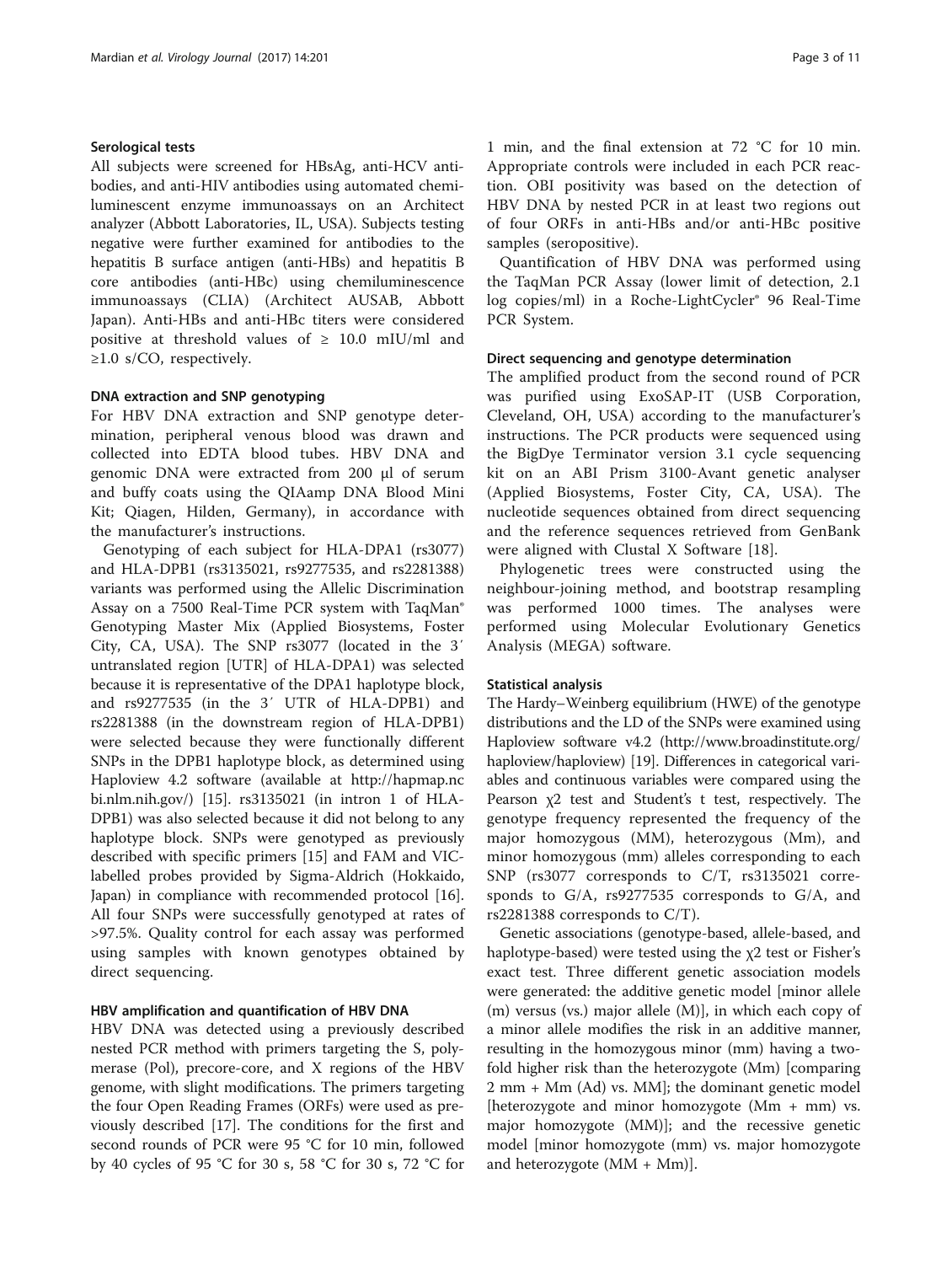<span id="page-3-0"></span>Logistic regression was performed to compare cases and control groups, and all odds ratios (ORs), 95% confidence intervals  $(CIs)$  and  $p$  values were adjusted for age and sex. Haplotype frequency was estimated using a two-stage iterative method, the Expectation Maximization algorithm.

Statistical analyses were performed using SPSS version 22 (IBM Corporation, Armonk, NY, USA), whereas allelebased and haplotype-based genetic models were applied using SNPStats web tools [\(http://bioinfo.iconcologia.net/](http://bioinfo.iconcologia.net/SNPstats) [SNPstats](http://bioinfo.iconcologia.net/SNPstats).) [\[20\]](#page-10-0). Statistical significance was defined by P values of <0.05.

# Results

# Characteristics of subjects

The characteristics of seropositive subjects are summarized in Table 1. Among 456 healthy participants (380 men and 76 women; mean age 29.95 ± 9.78 years) who were HBV surface antigen (HBsAg) negative, 122 cases (26.75%) were detected by anti-HBs and/or anti-HBc antibody and were designated as seropositive. Among them, 17 subjects were diagnosed with OBI and compared with subjects without OBI (Non-OBI). Subjects in the OBI group were older than those in the Non-OBI group, although the difference was not statistically significant (35.50  $\pm$  13.52 years versus 30.92  $\pm$  10.73 years,  $P = 0.136$ ). No significant differences in gender and average anti-HBs and anti-HBc titers were observed between the two groups.

# OBI findings in seropositive samples

To determine the effect of HBV-specific humoral immune responses on OBI detection, the study subjects were divided into three categories as follows: (1) anti-HBs <500 mIU/mL (regardless of anti-HBc status), (2) anti-HBs ≥500 mIU/mL (regardless of anti-HBc status),

|                        | <b>Table 1</b> Clinical demographics of study participants (122) |  |  |
|------------------------|------------------------------------------------------------------|--|--|
| seropositive subjects) |                                                                  |  |  |

| Demographic                                                                                               | OBI                             | NON-OBI                                | P Value <sup>a</sup> |
|-----------------------------------------------------------------------------------------------------------|---------------------------------|----------------------------------------|----------------------|
| No. of seropositive subjects                                                                              | 17                              | 105                                    | .                    |
| Age, years (mean $\pm$ SD)                                                                                | $35.50 + 13.52$                 | $30.92 + 10.73$                        | 0.136                |
| No. of male subjects (%)                                                                                  | 14 (82.35)                      | 87 (82.85)                             | 0.959                |
| Anti-HBs, mIU/mL<br>(mean $\pm$ SEM)                                                                      |                                 | $339.1 + 132.2$ $451.7 + 103.6$        | 0.670                |
| Anti-HBc, $s/CO$ (mean $\pm$ SEM)                                                                         |                                 | $4.054 + 1.031$ $2.885 + 0.350$        | 0.227                |
| Categories of seropositive subjects                                                                       |                                 |                                        |                      |
| a. Anti-HBs <500 mIU/mL (%)<br>b. Anti-HBs $\geq$ 500 mIU/mL (%)<br>c. Isolated anti-HBc <sup>b</sup> (%) | 6(7.60)<br>6(23.08)<br>5(29.41) | 73 (92.40)<br>20 (76.92)<br>12 (70.59) | 0.014                |

Abbreviations: SD standard deviation, SEM standard error of mean <sup>a</sup>Bold indicates statistically significant

<sup>b</sup>Isolated anti-HBc is defined by samples that were positive for anti-HBc (≥1.0 s/CO) but negative for anti-HBs (<10.0 mIU/mL)

and (3) isolated anti-HBc (only anti-HBc was detected as positive). The proportion of OBI cases differed significantly between the three categories. The highest OBI detection rate was observed in the isolated anti-HBc group (29.41%,  $P = 0.014$ ) (Table 1). OBI was more frequent in the isolated anti-Hbc group than in the non-isolated anti-Hbc group (29.41% vs. 9.30%,  $P = 0.049$ ) (data not shown).

The profiles of the 17 OBI cases are summarized in Table [2](#page-4-0). All OBI cases had a positive result of nested PCR in the HBV X Region (HBx). The precore/core, surface, and polymerase genes were detected in 29.41%, 64.70%, and 47.05% of cases, respectively. Serum HBV was detected in all OBI samples, mainly at <2.9 log copy/mL (151 IU/mL). Only one OBI case had 3.3 log copy/mL (379.3 IU/mL), which was still within the range of the low threshold of HBV DNA quantification.

#### Evaluation of the hardy–Weinberg equilibrium

The association of four SNPs in the HLA-DP gene with the detection of OBI is shown in Table [3.](#page-4-0) Four SNPs were analyzed in this case-control study, one in HLA-DPA1 (rs3077) and three in HLA-DPB1 (rs3135021, rs9277535, and rs2281388). The genotype frequencies of three polymorphisms (rs3077, rs3135021, and rs9277535) conformed to HWE ( $P > 0.05$  each), indicating no significant differences between the observed and expected frequencies of each genotype in these three groups; however, rs2281388 deviated from HWE because the genotype distribution was highly skewed. Therefore, rs2281388 was excluded from further statistical genetic analysis.

The correlation between HLA-DP variants and OBI detection in seropositive subjects was investigated by comparing the alleles of the OBI and Non-OBI groups. The minor allelic frequencies (MAFs) of rs3077 (T), rs3135201 (A), and rs9277535 (A) were 33%, 28%, and 38%, respectively, in the Non-OBI group, and 59%, 26%, and 44%, respectively, in the OBI group (Table [3\)](#page-4-0). HLA-DP rs3077 was associated with OBI detection in seropositive subjects, with the minor allele "T" associated with increased probability of OBI (additive genetic model:  $P = 0.0015$ , OR: 3.87, 95% CI: 1.58–9.49; dominant genetic model: P = 0.0067, OR: 6.12, 95% CI: 1.30–28.85; recessive genetic models: P = 0.016, OR: 5.56, 95% CI: 1.45– 21.29). HLA-DPB1 rs3135021 and rs9277535 were not associated with OBI detection in any of the genetic models tested (all  $P > 0.05$ ); however, the frequency of GA and AA genotypes of HLA-DPB1 rs9277535 was higher in the OBI group than in the Non-OBI group (dominant genetic model:  $P = 0.28$ , OR: 1.89, 95% CI: 0.57–6.33), although the difference was not statistically significant after adjusting for age and gender (Table [3\)](#page-4-0).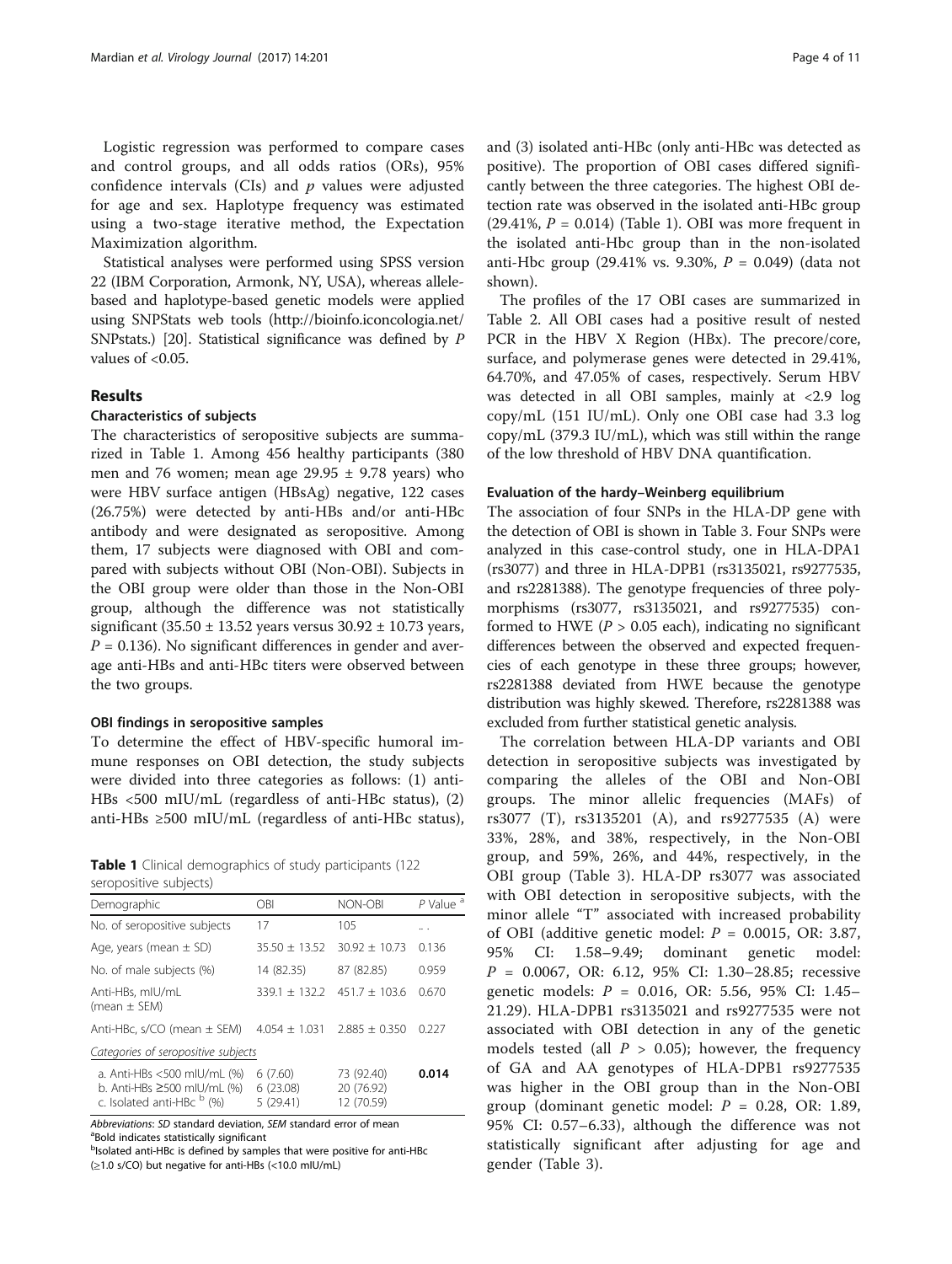| Sample Code<br>No | Hepatitis serology titer |                      | Sex                | Age    | Nested PCR result (HBV ORF)* |                          | HBV titer                | Genotype/Sub             |        |               |                |
|-------------------|--------------------------|----------------------|--------------------|--------|------------------------------|--------------------------|--------------------------|--------------------------|--------|---------------|----------------|
|                   |                          | Anti-HBs<br>(mIU/mL) | Anti-HBc<br>(s/CO) |        | (years)                      | Precore/Core<br>Gene     | Surface<br>Gene          | Polymerase<br>Gene       | X Gene | (log copy/ml) | Genotype       |
|                   | A026                     | 119.87               | 4.15               | Male   | 45                           | $^{+}$                   | $^{+}$                   |                          | $^{+}$ | $<2.9(+)$     | C1             |
| $\overline{2}$    | A084                     | 558.91               | 0.12               | Male   | 56                           | $^{+}$                   | $^{+}$                   |                          | $^{+}$ | 2.9           | B              |
| 3                 | A138                     | 0.4                  | 11.04              | Male   | 51                           | $\qquad \qquad -$        | -                        | $^{+}$                   | $^{+}$ | $<$ 2.4 (+)   | B <sub>3</sub> |
| $\overline{4}$    | S032                     | 504.67               | 0.07               | Male   | 23                           | $+$                      | -                        |                          | $+$    | $< 2.4 (+)$   | B <sub>3</sub> |
| 5                 | S049                     | 2084.76              | 0.09               | Female | 32                           | $^{+}$                   | $^{+}$                   | $+$                      | $^{+}$ | $<$ 2.4 (+)   | B <sub>3</sub> |
| 6                 | U064                     | 0.72                 | 7.97               | Male   | 27                           | $\qquad \qquad -$        | $^{+}$                   | $\qquad \qquad -$        | $+$    | $<$ 2.4 (+)   | B <sub>3</sub> |
| 7                 | U075                     | 132.41               | 0.39               | Male   | 22                           | $\overline{\phantom{m}}$ | $\overline{\phantom{0}}$ | $^{+}$                   | $^{+}$ | 2.4           | Β              |
| 8                 | U110                     | 14.81                | 0.09               | Male   | 23                           | $\qquad \qquad -$        | $\! + \!\!\!\!$          | $^{+}$                   | $^{+}$ | $<$ 2.4 (+)   | B              |
| 9                 | U132                     | 33.2                 | 1.94               | Male   | 50                           | $\qquad \qquad -$        | -                        | $+$                      | $^{+}$ | $<$ 2.4 (+)   | B <sub>3</sub> |
| 10                | U152                     | 560.56               | 0.8                | Male   | 24                           | $\overline{\phantom{m}}$ | $^{+}$                   |                          | $^{+}$ | $<$ 2.4 (+)   | B7             |
| 11                | U154                     | 29.96                | 0.14               | Female | 24                           | $\qquad \qquad -$        | $^{+}$                   | $^{+}$                   | $+$    | $<$ 2.4 $(+)$ | B <sub>3</sub> |
| 12                | U169                     | 852.06               | 7.61               | Male   | 24                           |                          | -                        | $\overline{\phantom{m}}$ | $^{+}$ | $<$ 2.4 $(+)$ | B <sub>3</sub> |
| 13                | U250                     | 15.91                | 0.21               | Male   | 18                           | $\qquad \qquad -$        | $^{+}$                   | $+$                      | $^{+}$ | $< 2.4 (+)$   | B <sub>3</sub> |
| 14                | U258                     | 850.22               | 8.97               | Male   | 50                           | $\qquad \qquad -$        | $^{+}$                   | $\overline{\phantom{0}}$ | $+$    | $<$ 2.4 (+)   | B7             |
| 15                | U282                     | 1.41                 | 9.02               | Male   | 31                           | $\qquad \qquad -$        | $\overline{\phantom{0}}$ | $+$                      | $+$    | $< 2.4 (+)$   | B <sub>3</sub> |
| 16                | U313                     | 3.61                 | 6.06               | Female | 46                           | $\qquad \qquad -$        | $^{+}$                   | $\equiv$                 | $+$    | $< 2.4 (+)$   | C1             |
| 17                | U338                     | 1.09                 | 10.25              | Male   | 54                           |                          | $^{+}$                   |                          | $^{+}$ | 3.3           | B <sub>3</sub> |

<span id="page-4-0"></span>Table 2 Baseline characteristics of OBI in seropositive samples

\* OBI was determined by the detection of HBV-DNA using nested PCR in at least two regions out of four ORF

The genotypic distribution of the four polymorphisms is depicted in Fig. [1.](#page-5-0) The major homozygous genotypes were more frequent in the Non-OBI group than in the OBI group in rs3077 and rs9277535: CC (Non-OBI 41% vs. OBI 12%) and GG (Non-OBI 38% versus OBI 24%), respectively. Similarly, in rs3077 the minor homozygous genotype was more frequent in the OBI group than in the Non-OBI group at 29% vs. 8%, respectively; however, that trend was not observed in rs9277535, in which the genotype frequency of the minor homozygous allele was comparable between the OBI and Non-OBI groups at 12% and 14%, respectively. The other two HLA-DPB1 SNPs examined in this study (rs3135021 and rs2281388) did not show significant differences in genotype distribution between the OBI and Non-OBI groups.

Table 3 Associations between HLA-DP variants with the detection of OBI

| Gene, chromosome<br>position <sup>a</sup> , allele<br>(major/minor) | SNPs ID <sup>b</sup> | NON-OBI                |         |         | MAF (%)                | <b>OBI</b> |        |             | MAF (%) | Testing of mode of          | NON-OBI vs OBI          |                                           |
|---------------------------------------------------------------------|----------------------|------------------------|---------|---------|------------------------|------------|--------|-------------|---------|-----------------------------|-------------------------|-------------------------------------------|
|                                                                     |                      | Genotype frequency (%) |         |         | Genotype frequency (%) |            |        | inheritance |         | $P$ -value $c$              | OR (95%CI) <sup>d</sup> |                                           |
|                                                                     |                      | CC/GG                  | CT/GA   | TT/AA   |                        | CC/GG      | CT/GA  | TT/AA       |         |                             |                         |                                           |
| HLA-DPA1.<br>33,033,022, C/T                                        | rs3077               | 43 (41)                | 53 (51) | 8(8)    | 33                     | 2(12)      | 10(59) | 5(29)       | 59      | Additive (2 T/T-C/T vs C/C) | 0.0015                  | 3.87 (1.58-9.49)                          |
|                                                                     |                      |                        |         |         |                        |            |        |             |         | Dominant (C/C vs C/T-T/T)   | 0.0067                  | $6.12(1.30-28.85)$                        |
|                                                                     |                      |                        |         |         |                        |            |        |             |         | Recessive (C/C-C/T vs T/T)  | 0.016                   | 5.56 (1.45-21.29)                         |
| HLA-DPB1.<br>33,045,558, G/A                                        | rs3135021            | 54 (53)                | 37 (37) | 10(10)  | 28                     | 9(53)      | 7(41)  | 1(6)        | 26      | Additive (2A/A-G/A vs G/G)  | 0.8                     | $0.90(0.41 - 2.01)$                       |
|                                                                     |                      |                        |         |         |                        |            |        |             |         | Dominant (G/G vs G/A-A/A)   | 0.99                    | $1.01(0.35 - 2.87)$                       |
|                                                                     |                      |                        |         |         |                        |            |        |             |         | Recessive (G/G-G/A vs A/A)  | 0.54                    | $0.54(0.06 - 4.53)$                       |
| HLA-DPB1,<br>33,054,861, G/A                                        | rs9277535            | 39 (38)                | 50 (48) | 15 (14) | 38                     | 4(24)      | 11(65) | 2(12)       | 44      | Additive (2A/A-G/A vs G/G)  | 0.56                    | $1.26(0.58 - 2.72)$                       |
|                                                                     |                      |                        |         |         |                        |            |        |             |         | Dominant (G/G vs G/A-A/A)   | 0.28                    | $1.89(0.57 - 6.33)$                       |
|                                                                     |                      |                        |         |         |                        |            |        |             |         | Recessive (G/G-G/A vs A/A)  | 0.76                    | $0.79(0.16 - 3.89)$                       |
| HLA-DPB1.<br>33,060,118, C/T                                        | rs2281388            | 70 (67)                | 24 (23) | 11(1)   | 22                     | 13 (76)    | 3(18)  | 1(6)        | 15      | Additive (2 T/T-C/T vs C/C) |                         | rs2281388 deviated from                   |
|                                                                     |                      |                        |         |         |                        |            |        |             |         | Dominant (C/C vs C/T-T/T)   |                         | Hardy-Weinberg<br>Equilibrium because the |
|                                                                     |                      |                        |         |         |                        |            |        |             |         | Recessive (C/C-C/T vs T/T)  |                         | genotype distribution was<br>skewed       |

a,b: SNP identification numbers and positions [\(http://www.ncbi.nlm.nih.gov/\)](http://www.ncbi.nlm.nih.gov/)) based on Human Genome Assembly build GRCh37.p17;. cd: Logistic regression analyses were adjusted for gender and age. Bold values indicate statistically significant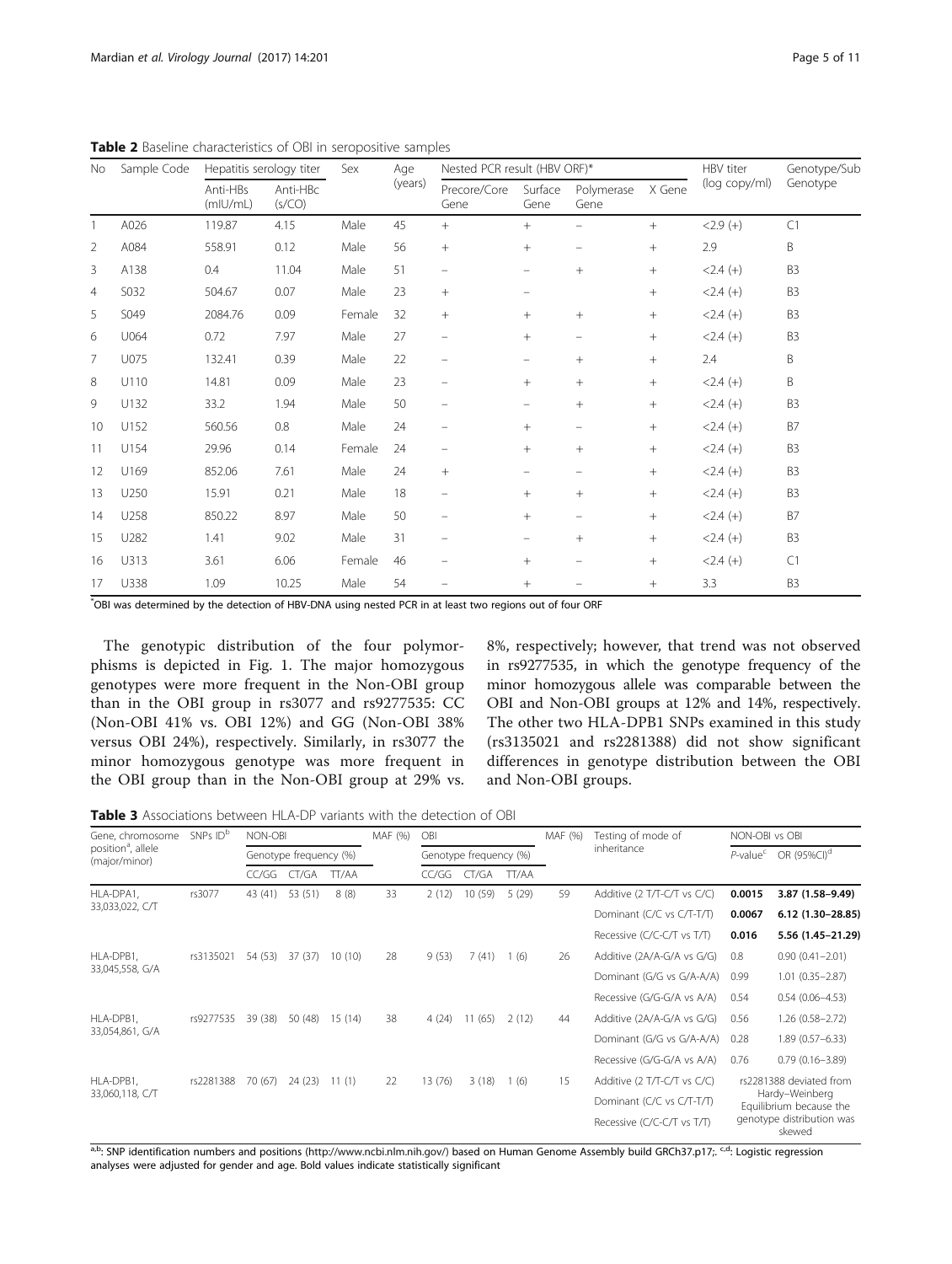<span id="page-5-0"></span>

# Linkage disequilibrium and haplotype analysis of multiple **SNPs**

Haplotypes were constructed based on the three HLA-DP polymorphisms in Hardy–Weinberg equilibrium  $(P > 0.05)$ . The association between the combination of three SNPs and OBI detection in seropositive subjects is shown in Table 4. Based on the HLA-DP haplotype constructed from SNPs rs3077 (minor allele "T"), rs3135021 (minor allele "A"), and rs9277535 (minor allele "A"), comparison of the target haplotypes with the remaining haplotype combinations showed that haplotype block TGA was significantly associated with the detection of OBI in seropositive subjects ( $P = 0.038$ , OR: 4.90, 95% CI: 1.12–21.52). All other haplotype combinations showed no significant association with OBI detection.

| Haplotype (rs3077-   | Frequency (%) |        | NON-OBI vs OBI          |                      |  |  |
|----------------------|---------------|--------|-------------------------|----------------------|--|--|
| rs3135021-rs9277535) | NON-OBI       | OBI    | $P$ -value <sup>a</sup> | OR (95%CI) b         |  |  |
| $C - G - G$          | 0.3764        | 0.1983 |                         | 1.00                 |  |  |
| $T - G - A$          | 0.1782        | 0.3564 | 0.038                   | 4.90 (1.12-21.52)    |  |  |
| $C-A-G$              | 0.1677        | 0.1772 | 0.51                    | 1.74 (0.34-8.80)     |  |  |
| $C - G - A$          | 0.1051        | 0.0363 | 0.51                    | $0.46$ (0.05-4.55)   |  |  |
| $T - A - A$          | 0.0785        | 0.0485 | 0.93                    | $1.12(0.10 - 12.84)$ |  |  |
| $T - G - G$          | 0.0598        | 0.1443 | 0.091                   | 5.31 (0.78-36.12)    |  |  |
| $T-A-G$              | 0.0131        | 0.0391 | 0.17                    | 10.91 (0.38-315.08)  |  |  |

 $a,b$ : Logistic regression analyses were adjusted for gender and age. Bold values indicate statistically significant

The three SNPs assessed are located within an LD block spanning >21 kb. The pairwise LD data for the SNPs examined in this Indonesian population are shown in Fig. 2. This study also compared this LD block between the Indonesian and Japanese subjects included in the study. In Indonesian subjects, the three SNPs in HWE (rs3077, rs3135021, and rs9277535) were in weak LD with each other, with the D' values ranging from 0.05 to 0.59; however, the D' value between rs3077 and rs9277 was significantly higher than that between the other two (D'

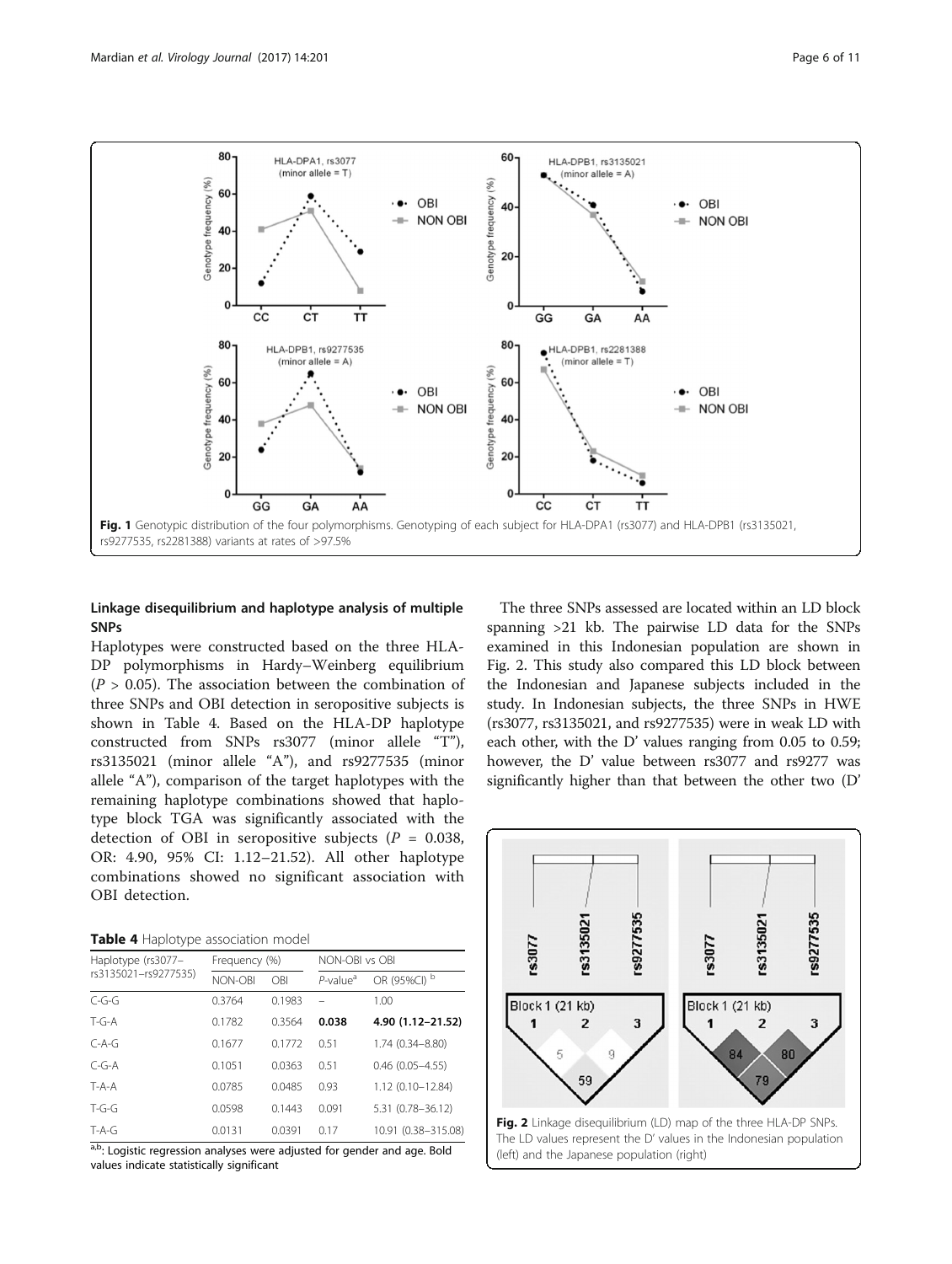value  $= 0.59$ ). Overall, these D' values were stronger in the Japanese population (0.79–0.84).

# Direct sequencing of HBV DNA and HBV genotyping

Since only the X gene was positive in the nested PCR results for the 17 OBI samples, we performed direct sequencing from the amplified product of the second round of X gene PCR for determination of the HBV genotype (Fig. [3\)](#page-7-0).

The phylogenetic tree revealed that most of the samples had the HBV genotype B (88.2%), with subgenotype B3 as the most common (64.7%), and the remaining samples showing subgenotype B7 (11.8%) and subgenotype C1 (11.8%).

Due partly to difficulties of DNA sequencing with low levels of viral DNA, only a partial sequence of the surface gene was detected in one sample, and the previously reported OBI amino acid changes that affect the predicted antigenicity (T123A, M133 L, T143 M, and T126I) were not detected in our sample [\[21](#page-10-0)].

# **Discussion**

The introduction of universal vaccination has strongly reduced vertical transmission in many countries; however, horizontal transmission is also an important route of HBV infection. In particular, blood transfusion from healthy donors with OBI is associated with the risk of horizontal transmission [\[22](#page-10-0)]. OBI is not only difficult to diagnose, but is also associated with a variety of clinical conditions. Several reports have indicated that OBI has similar infectivity and pathogenicity in the development of fulminant hepatitis, liver cirrhosis, and hepatocellular carcinoma (HCC) with non-occult infection, and that it may affect the safety of blood transfusions and orthotopic liver transplantation (OLT) [\[3](#page-9-0)]. The role of OBI in chronic hepatitis C virus (HCV) infection is perhaps the most extensively studied, as OBI can promote or accelerate the progression of HCV-related CLD, as minimal lesions produced by the immune system in response to OBI may contribute to disease progression [\[23, 24](#page-10-0)]. Evidence validated by meta-analyses highlights the prooncogenic role of OBI and the risk of viral reactivation in immunocompromised OBI patients, which may lead to the (re)development of HBV-related liver disease [\[4](#page-9-0), [8\]](#page-9-0).

This study showed that the isolated anti-HBc serological status defined an important subset of OBI (Table [1\)](#page-3-0). This result is consistent with that of previous studies in which isolated anti-HBc was identified as a significant serological marker of OBI [\[25](#page-10-0), [26\]](#page-10-0). Isolated anti-HBc positivity refers to the detection of anti-HBc antibody without the usual accompanying markers (i.e., HBsAg if the infection is chronic and anti-HBs if the infection is resolved) [\[26\]](#page-10-0). The core antigen is a potent

immunogen that elicits a strong and specific antibody response that is present during acute infection and usually persists for life; therefore, the presence of anti-HBc in the absence of any other marker is compatible with resolved or past hepatitis B infection [\[27](#page-10-0), [28](#page-10-0)]. Several studies have highlighted the strong correlation between OBI and anti-HBc status [[26](#page-10-0), [29](#page-10-0)]. One investigation reported that of 16 patients with detectable serum HBV DNA at enrolment, 10 (63%) were positive for anti-HBc, whereas only 17 (42%) of 40 patients without serum HBV DNA tested positive for anti-HBc [\[30\]](#page-10-0). Similarly, studies show that the rate of HBV DNA is significantly high in anti-HBc–positive but anti-HBs–negative individuals, with a frequency of up to 60% in populations highly exposed to the virus [[31](#page-10-0)]. The fact that OBI is more frequent in subjects positive for anti-HBc but negative for anti-HBs is presumably because these subjects lack the neutralizing effect of anti-HBs [[32\]](#page-10-0); consequently, in the absence of hepatitis B DNA testing, isolated anti-HBc is an indicator of an important subset of OBI [[25](#page-10-0), [26](#page-10-0)]. Our study highlighted the superiority of anti-HBc over other HBV markers in predicting latent HBV infection in apparently healthy individuals and indicated that implementation of anti-HBc screening would improve the safety of blood donation.

In the present study, most OBI genomes were genotype B3. This is in accordance with previous studies showing that in Indonesia the most common HBV genotype is HBV B3 (HBV/B3), followed by HBV/C1, especially in Java island [\[21](#page-10-0), [33](#page-10-0)].

The mechanisms underlying the low HBV DNA levels in the absence of detectable HBsAg in OBI remain unclear; however, both host and viral factors are important for viral replication suppression and for maintaining the control of HBV infection [[34\]](#page-10-0). Several studies have suggested that host factors play a major role in the induction and maintenance of the occult status of HBV infection [\[24\]](#page-10-0), as implied by an in vitro study showing that once the viruses are removed from the host's liver microenvironment, the survival abilities of OBI isolates, in terms of replication, transcription, and protein synthesis, can be fully restored [\[35\]](#page-10-0). Further evidence was provided by a large-scale study that demonstrated the presence of potent and multi-specific HBV-specific T cell responses in OBI subjects. In that study, HBVspecific Th1 responses were quantitatively stronger in OBI than in inactive carriers and were similar or even higher against HBV antigens than those in patients with previous HBV resolution [[34](#page-10-0)]. Therefore, the OBI phenomenon not only indicates the lack of complete clearance of HBV, but also reflects the ability of the host immune system to control leftover viruses in the liver after clinical resolution of disease through an efficient Tcell mediated response [[34, 36\]](#page-10-0).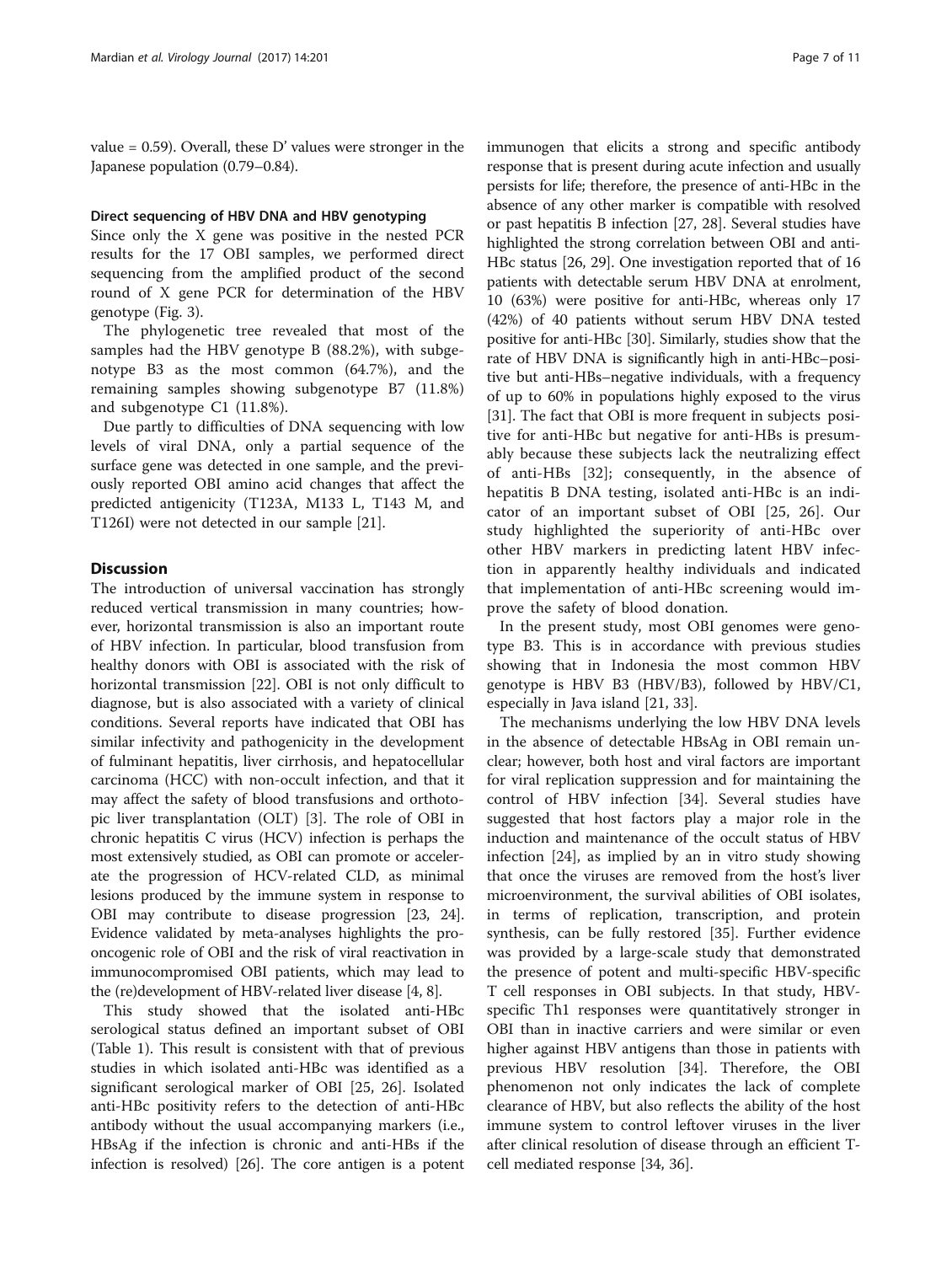Fig. 3 Neighbour-joining phylogenetic tree for HBV strains in OBI subjects (indicated with solid circles). The phylogenetic analysis was performed based on 101 bp of the partial X region. The bootstrap support for the consensus tree, inferred from 1000 replicates, is indicated for each branch. The evolutionary distances were computed using the maximum composite likelihood method

<span id="page-7-0"></span>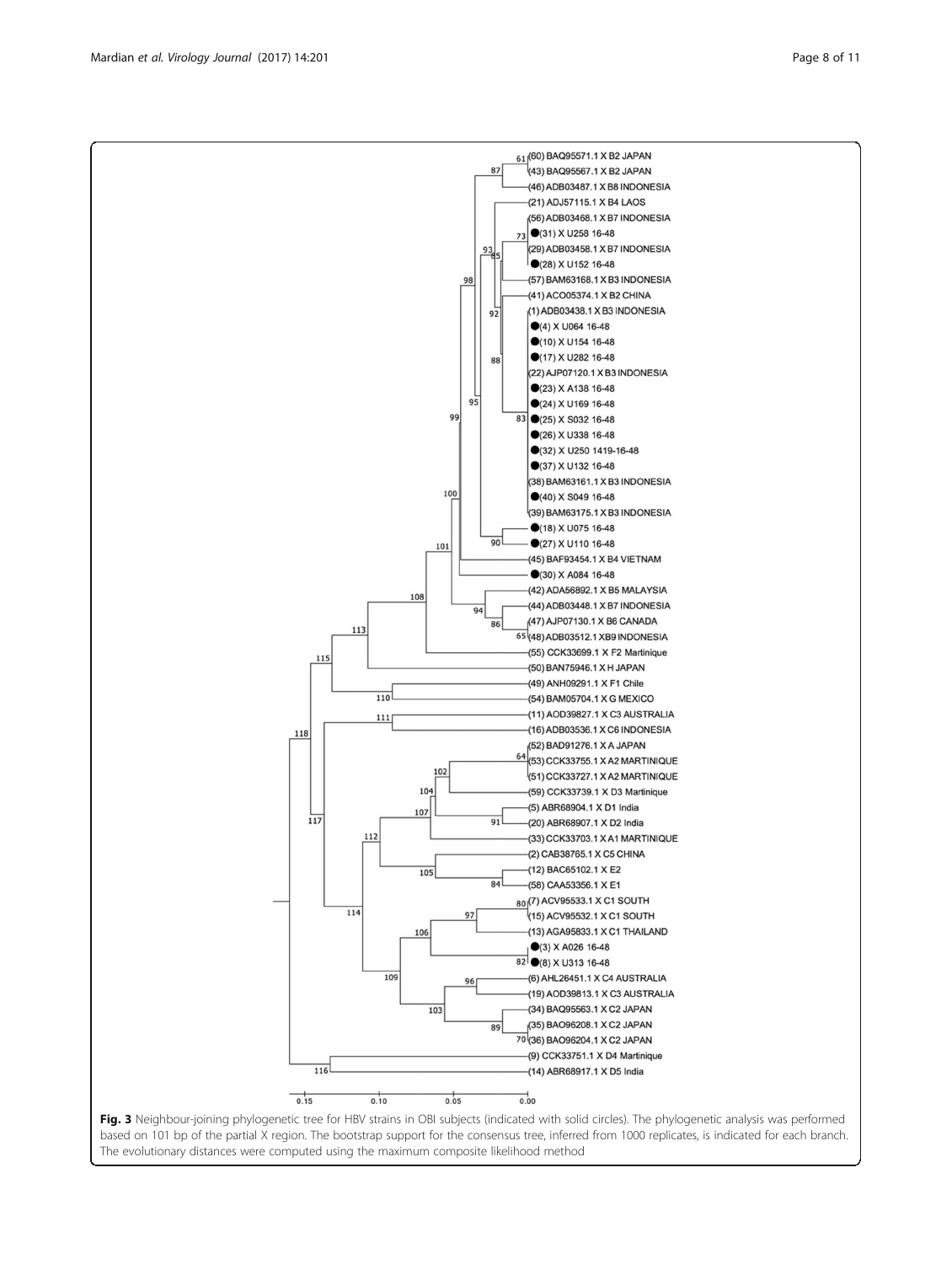The present study hypothesized that high levels of HLA-DPA1 and HLA-DPB1 expression will favour OBI development. HLA-DP is a heterodimer of specialized glycoproteins that deliver foreign peptides to the surface of the cell, and it belongs to a major isotype of HLA class II. It consists of two chains, the  $\alpha$  (DPA) and  $\beta$ (DPB) chains, and plays a vital role in adaptive immunity [[6\]](#page-9-0). The genes encoding the α and β chains (designated A and B, respectively) are expressed on the surface of antigen presenting cells, whereas in the liver their expression is limited to a small population of Kupffer cells, the resident macrophages of the liver [[12\]](#page-9-0). These molecules encode proteins that are crucial for presenting HBV peptides to  $CD4^+$  helper T-cells by promoting Tcell allorecognition and peptide binding, resulting in an enhanced immune response and HBV clearance [\[37](#page-10-0), [38](#page-10-0)].  $CD4<sup>+</sup>$  T cells also stimulate and preserve  $CD8<sup>+</sup>$  cytotoxic T cells, which directly clear HBV-infected cells. As a consequence, a reduction in HLA-DP expression might interfere with antigen presentation and impair adaptive and cellular immune responses to HBV infection [\[6](#page-9-0)].

The present results support a previous theory on the impact of efficient T cell mediated immune responses on OBI induction and maintenance. We have shown that the minor T allele of rs3077 was the prominent allele detected in the OBI seropositive group in all the genetic models analyzed (Table [3](#page-4-0)). Furthermore, the T/A variants of rs3077 and rs9277535 in the haplotype model were also associated with a higher probability of OBI detection (Table [4\)](#page-5-0). These findings are supported by previous studies that reported the involvement of HLA-DP polymorphisms in regulating antigen presentation, both at the cellular function and gene expression levels [\[39](#page-10-0)].

A previous study suggested that HLA-DP variants could influence the level of mRNA expression of HLA-DPA1 and HLA-DPB1 molecules in the liver, whereas other studies showed that a variant in the 3′ untranslated region (UTR) may affect mRNA stability through binding of regulatory factors or regulation by micro-RNAs [[12](#page-9-0), [37, 40](#page-10-0)]. The most convincing and wellinvestigated SNPs related to HBV infection and clearance, especially in the Asian population, are rs3077 and rs9277535, which are separated by approximately 22 kb and located within the 3′-UTR of HLA-DPA1 and HLA-DPB1, respectively [[11, 12,](#page-9-0) [41](#page-10-0)–[43](#page-10-0)]. Because these SNPs are not located in the HLA-DP coding region, their biological effects are investigated by indirectly affecting the antigen-binding site through alterations in microRNAbinding sites leading to changes in HLA-DP gene expression [\[12\]](#page-9-0). This change could affect the stability and translation of mRNA by altering transcription factor binding. The minor "T" allele of rs3077 and minor "A" allele of rs9277535 are associated with increased mRNA expression of their respective genes [\[12,](#page-9-0) [38\]](#page-10-0). Therefore, high HLA-DPA1 and HLA-DPB1 expression might be more effective for presenting viral antigens to CD4<sup>+</sup> helper T-cells, which may increase the capacity of the immune response to suppress viral replication [[38\]](#page-10-0). The present study confirmed that rs3077-T and rs9277535-A, which were associated with increased mRNA expression of the HLA-DP gene, may favour a stronger immune response to suppress HBV replication, which leads to OBI.

Wasityastuti et al. confirmed that in the Indonesian population, HLA-DP variants exert a protective effect against HBV infection by reducing the susceptibility to HBV and increasing the spontaneous resolution of HBV infection [\[6](#page-9-0)]. This conclusion strengthens the evidence that the outcome of HBV infection could be influenced by the physical binding of HBV-derived peptides and their subsequent recognition by CD4<sup>+</sup> helper T-cells, which is dependent on HLA-DP polymorphisms [\[14\]](#page-9-0); however, to the best of our knowledge, the present study is the first to examine the roles of HLA-DP variants in OBI.

This study reported a weak LD between rs9277535 and rs3077 ( $D' = 0.59$ ; Fig. [2\)](#page-5-0), suggesting that the effects of these SNPs are likely to be independent [[12\]](#page-9-0); however, the difference in LD values between the Indonesian and Japanese populations (Fig. [2\)](#page-5-0) may be caused by the number of ethnic groups in Indonesia, which has a more heterogeneous population than Japan [\[6\]](#page-9-0). Japan is dominated by Mainland Japanese (98.5%), whereas Indonesia consists of three dominant ethnic groups (Javanese, 40.06%; Sundanese, 15.51%; and Malay, 3.7%) and more than 10 smaller ethnic groups [[6,](#page-9-0) [44](#page-10-0)]. This multi-ethnic population provides a higher opportunity for mixture and gene flow that contribute to LD reduction [\[45](#page-10-0)]; however, this study found no association between HLA-DPA1 rs3135021 and OBI detection, although the haplotype association model indicated that the major allele "G" increased the probability of OBI. This result might be attributable to the sample size and the genetic diversity of the populations. A phylogenetic tree of 54.794 autosomal SNPs in 1928 individuals representing 75 populations shows that the Indonesian clade clustered separately from the Japanese, Korean, Chinese, Taiwanese, and Thai clades with a high bootstrap value. Indonesia, which is located near the equator, has a higher haplotype diversity than other populations of Northern latitudes [[6](#page-9-0), [46](#page-10-0)]. Accordingly, HLA-DPB1 rs2281388 deviated from HWE, which could be related to laboratory or genotyping factors, sample stratification, or random evolutionary changes that might lead to unreliable results [[6](#page-9-0), [47](#page-10-0), [48](#page-10-0)].

# Conclusion

In conclusion, HLA-DP variants were associated with OBI detection in seropositive Indonesian blood donors. The minor allele of rs3077 (T) in the HLA-DPA1 gene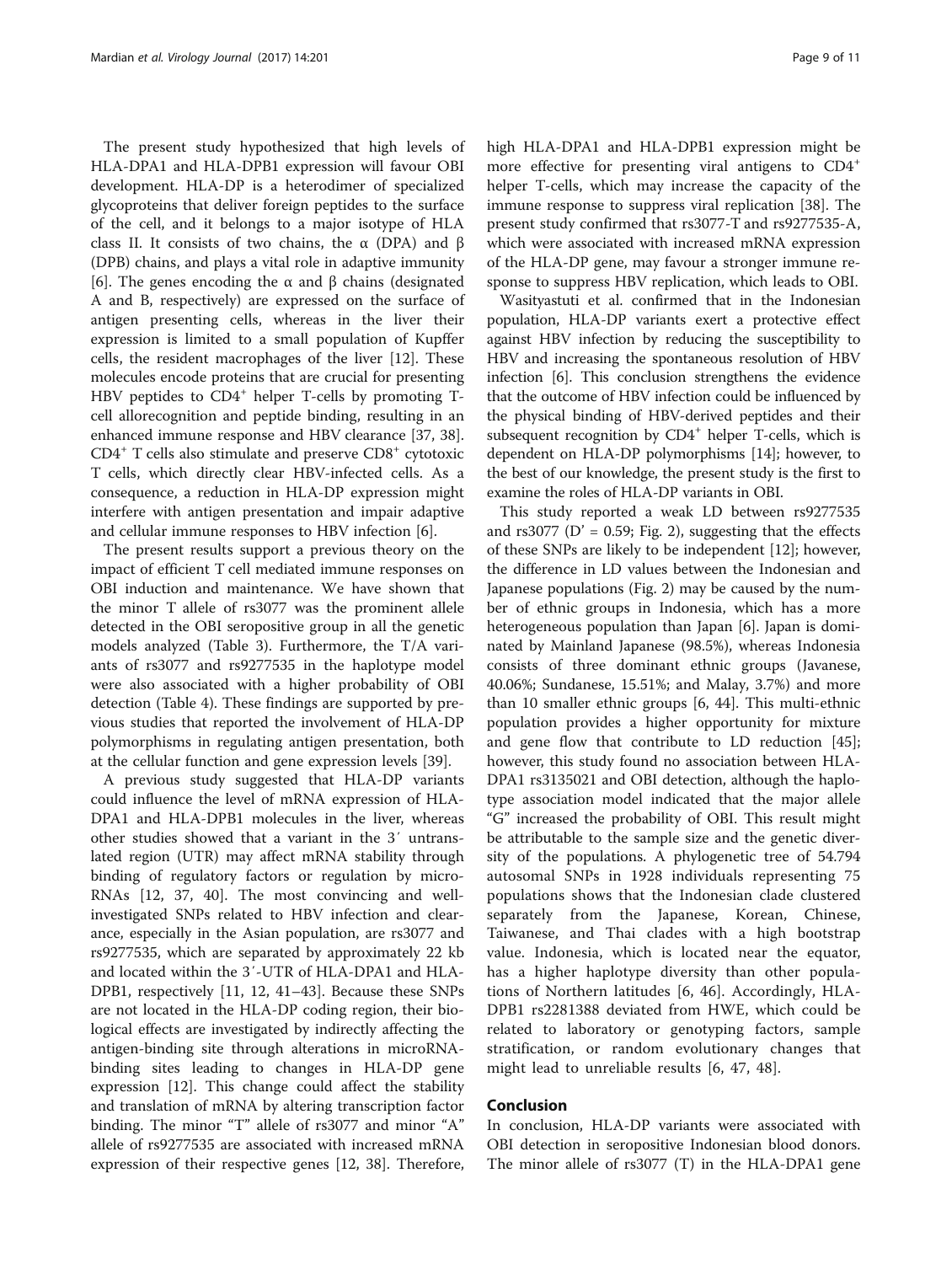<span id="page-9-0"></span>was related to an increased risk of OBI. A combination of haplotype markers (TGA for rs3077–rs3135021– rs9277535) was also associated with OBI detection. The HBV serological marker (isolated anti-HBc) may play an important role in predicting latent HBV infection. The results suggest that the combination of SNP genotyping in the HLA-DP gene and HBV serological marker testing may be a valuable screening method in the blood donation setting to prevent OBI transmission through blood donors.

# Additional file

[Additional file 1:](dx.doi.org/10.1186/s12985-017-0865-7) Ethical Clearance dr Widya 2013 (FIRST). (JPG 215 kb) [Additional file 2:](dx.doi.org/10.1186/s12985-017-0865-7) Ethical Clearance dr Widya 2014 (SECOND). (PDF 996 kb)

# Abbreviations

Anti-HBc: Antibody to hepatitis B core antigen; Anti-HBs: Antibody to hepatitis B surface antigen; CIs: Confidence intervals; CLD: Chronic liver disease; CLIA: Chemiluminescence enzyme immunoassays; HBsAg: Hepatitis B surface antigen; HBV: Hepatitis B virus; HCC: Hepatocellular carcinoma; HCV: Hepatitis C virus; HIV: Human Immunodeficiency virus; HLA: Human leukocyte antigen; HLA-DPA: Human leucocyte antigen DP gene alpha chain; HLA-DPB: Human leukocyte antigen DP gene beta chain; HWE: Hardy–Weinberg equilibrium; LD: Linkage Disequilibrium; MAF: Minor allelic frequencies; MEGA: Molecular Evolutionary Genetics Analysis; mRNA: Messenger RNA; OBI: Occult hepatitis B infection; OLT: Orthotopic liver transplantation; ORF: Open reading frame; ORs: Odds ratios; SNP: Single nucleotide polymorphisms; UTR: Untranslated region

#### Acknowledgements

The authors are thankful to all of the willing subjects who participated in this research. We also thank the medical staff for their help throughout the entire process of this study, for their invaluable technical advice and help with data analysis, and their assistance with sample preparation.

#### Funding

This study was supported by a grant-in-aid from the Ministry of Education, Culture, Sports, Science and Technology, Japan. Grant number: 16H05826.

#### Availability of data and materials

The data sets supporting the conclusions of this article are included within the article.

#### Authors' contributions

Y.M., Y.Y., and W.W. designed the study; W.W., T.T., N.R., and Y.H. were responsible for the recruitment of subjects; Y.M., W.W., Y.L., and W.A.P. performed experiments and conducted data management; Y.M. and Y.Y. performed statistical analyses and interpreted results; Y.M. and Y.Y. wrote the manuscript. All authors read and approved the final manuscript.

# Ethics approval and consent to participate

The study protocol conformed to the ethical guidelines of the 1975 Declaration of Helsinki and was approved by the Medical and Health Research Ethics Committee (MHREC), Faculty of Medicine, Gadjah Mada University (Trial registration: Ref: KE/FK/194/EC [01 March 2013], Ref: KE/FK/ 536/EC [12 May 2014]). All subjects gave their written informed consent before enrolment.

#### Consent for publication

Not applicable.

# Competing interests

The authors declare that they have no competing interest.

# Publisher's Note

Springer Nature remains neutral with regard to jurisdictional claims in published maps and institutional affiliations.

#### Author details

<sup>1</sup> Division of Infectious Disease Pathology, Department of Microbiology and Infectious Disease, Kobe University Graduate School of Medicine, 7-5-1 Chuo-ku, Kobe 650-0017, Japan. <sup>2</sup> Division of Gastroenterology, Department of Internal Medicine, Kobe University Graduate School of Medicine, 7-5-1 Chuo-ku, Kobe 650-0017, Japan. <sup>3</sup>Department of Physiology, Faculty of Medicine, Gadjah Mada University, Kesehatan Street No. 1, Sekip, Yogyakarta 55281, Indonesia. <sup>4</sup>Division of Gastroenterohepatology, Department of Internal Medicine, Dr. Sardjito Hospital, Faculty of Medicine, Gadjah Mada University/ Dr. Sardjito Hospital, Kesehatan Street No. 1, Sekip, Yogyakarta 55281, Indonesia. <sup>5</sup> Division of Molecular Medicine & Medical Genetics Department of Pathology, Kobe University Graduate School of Medicine, 7-5-1 Chuo-ku, Kobe 650-0017, Japan. <sup>6</sup>Department of Clinical Pathology, Dr. Sardjito Hospital, Faculty of Medicine, Gadjah Mada University/ Dr. Sardjito Hospital, Kesehatan Street No. 1, Sekip, Yogyakarta 55281, Indonesia.

# Received: 6 July 2017 Accepted: 11 October 2017 Published online: 23 October 2017

#### References

- 1. Pondé RAA. Molecular mechanisms underlying HBsAg negativity in occult HBV infection. Eur J Clin Microbiol Infect Dis. 2015;34(9):1709–31.
- 2. Olotu AA, Oyelese AO, Salawu L, Audu RA, Okwuraiwe AP, Aboderin AO. Occult hepatitis B virus infection in previously screened, blood donors in Ile-Ife, Nigeria: implications for blood transfusion and stem cell transplantation. Virol J. 2016;13(1):1–9.
- 3. Thedja MD, Roni M, Harahap AR, Siregar NC, Ie SI, Muljono DH. Occult hepatitis B in blood donors in Indonesia: altered antigenicity of the hepatitis B virus surface protein. Hepatol Int. 2010;4(3):608–14.
- 4. Samal J, Kandpal M, Vivekanandan P. Molecular mechanisms underlying occult hepatitis B virus infection. Clin Microbiol Rev. 2012;25(1):142–63.
- 5. Papastergiou V, Lombardi R, MacDonald D, Tsochatzis EA. Global epidemiology of hepatitis B virus (HBV) infection. Curr Hepatol Repo. 2015;14(3):171–8.
- 6. Wasityastuti W, Yano Y, Ratnasari N, Triyono T, Triwikatmani C, Indrarti F, et al. Protective effects of HLA-DPA1/DPB1 variants against hepatitis B virus infection in an Indonesian population. Infect Genet Evol. 2016;41:177–84.
- 7. Cacciola I, Pollicino T, Squadrito G, Cerenzia G, Orlando ME, Raimondo G. Occult hepatitis B virus infection in patients with chronic hepatitis C liver disease. N Engl J Med. 1999;341(1):22–6.
- 8. Raimondo G, Caccamo G, Filomia R, Pollicino T. Occult HBV infection. Semin Immunopathol. 2013;35(1):39–52.
- 9. Zhu H-L, Li X, Li J, Zhang Z-H. Genetic variation of occult hepatitis B virus infection. World J Gastroenterol. 2016;22(13):3531.
- 10. Kim H, Kim BJ. Association of preS/S mutations with occult hepatitis B virus (HBV) infection in South Korea: transmission potential of distinct occult HBV variants. Int J Mol Sci. 2015;16(6):13595–609.
- 11. Kamatani Y, Wattanapokayakit S, Ochi H, Kawaguchi T, Takahashi A, Hosono N, et al. A genome-wide association study identifies variants in the HLA-DP locus associated with chronic hepatitis B in Asians. Nat Genet. 2009;41(5):591–5.
- 12. O'Brien TR, Kohaar I, Pfeiffer RM, Maeder D, Yeager M, Schadt EE, et al. Risk alleles for chronic hepatitis B are associated with decreased mRNA expression of HLA-DPA1 and HLA-DPB1 in normal human liver. Genes Immun. 2011;12(6):428–33.
- 13. Zhang J, Zhan W, Yang B, Tian A, Chen L, Liao Y, et al. Genetic polymorphisms of rs3077 and rs9277535 in HLA-DP associated with systemic lupus erythematosus in a Chinese population. Scientific Reports. 2017;7:39757.
- 14. Wong DKH, Watanabe T, Tanaka Y, Seto WK, Lee CK, Fung J, et al. Role of HLA-DP polymorphisms on Chronicity and disease activity of hepatitis B infection in southern Chinese. PLoS One. 2013;8(6):1–7.
- 15. Zhang Q, Yin J, Zhang Y, Deng Y, Ji X, Du Y, et al. HLA-DP polymorphisms affect the outcomes of chronic hepatitis B virus infections, possibly through interacting with viral mutations. J Virol. 2013;87(22):12176–86.
- 16. Malkki M, Petersdorf EW. Genotyping of single nucleotide polymorphisms by 5′ nuclease allelic discrimination. Methods Mol Biol. 2012;882:173–82.